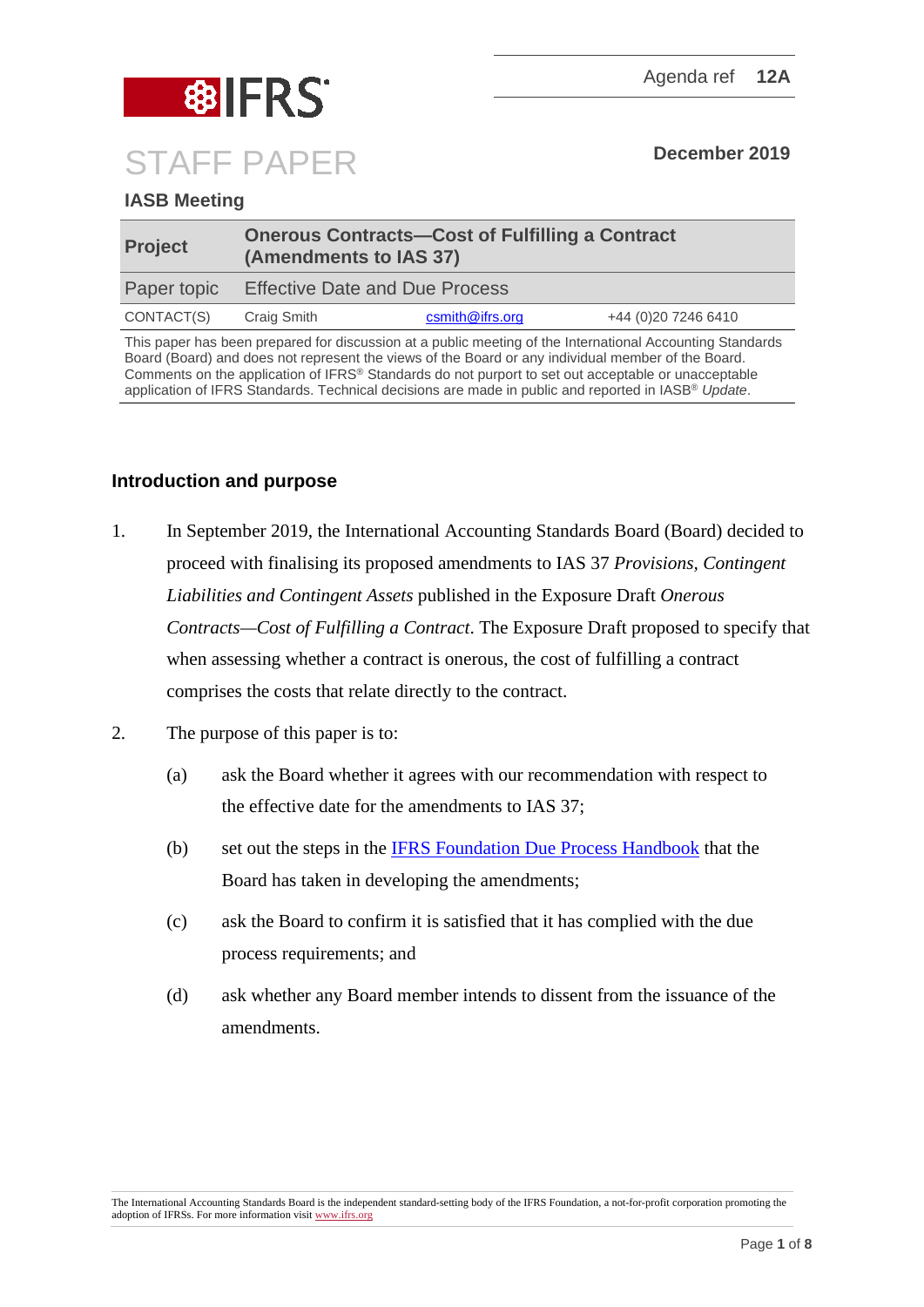#### **Structure of the paper**

- 3. This paper is structured as follows:
	- (a) Summary of the amendments (paragraphs [5–](#page-1-0)[8\)](#page-2-0);
	- (b) Effective date (paragraphs [9](#page-2-1)[–15\)](#page-2-2);
	- (c) Due process steps and permission for balloting (paragraphs [16–](#page-3-0)[24\)](#page-5-0):
		- (i) re-exposure;
		- (ii) intention to dissent;
		- (iii) confirmation of due process steps; and
		- (iv) proposed timetable for balloting and publication.
- 4. The appendix to this paper outlines the actions taken by the Board to meet the due process requirements.

## **Summary of the amendments**

- <span id="page-1-0"></span>5. IAS 37 defines an onerous contract as a contract in which the unavoidable costs of meeting the obligations under the contract exceed the economic benefits expected to be received under it. IAS 37 also states that the unavoidable costs under a contract reflect the least net cost of exiting from the contract, which is the lower of the cost of fulfilling it and any compensation or penalties arising from failure to fulfil it. However, IAS 37 does not specify which costs to include in determining the cost of fulfilling a contract.
- 6. The Board developed proposals to clarify which costs to include. The Exposure Draft proposed adding a sentence to paragraph 68 of IAS 37 that would state the cost of fulfilling a contract comprises the costs that relate directly to the contract. The Exposure Draft also proposed to add examples of costs that relate directly to a contract to provide goods or services.
- <span id="page-1-1"></span>7. In September 2019, the Board decided to proceed with its proposal to clarify that the cost of fulfilling a contract comprises the costs that relate directly to the contract. Nonetheless, in response to comments received, the Board decided to replace the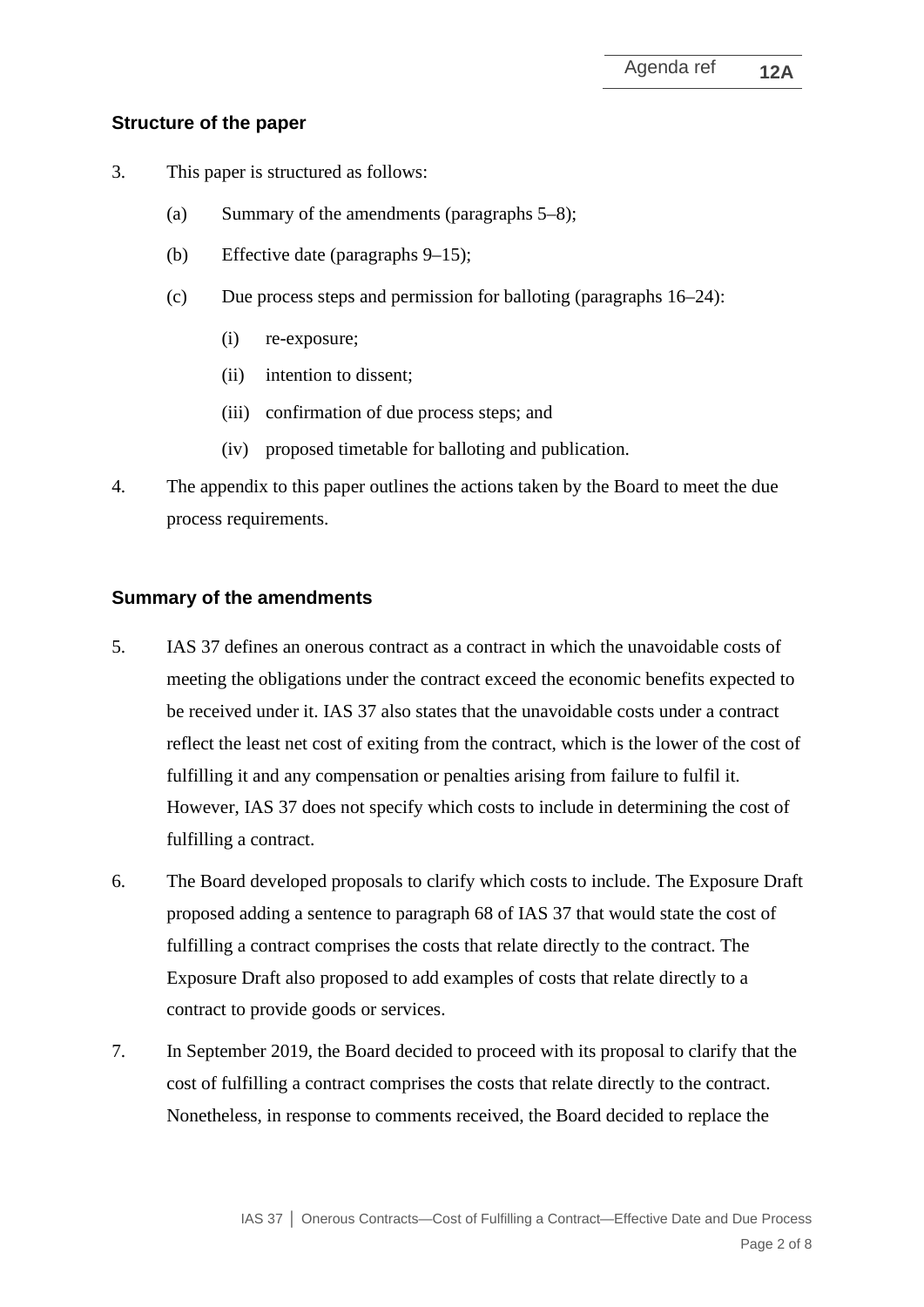examples proposed in the Exposure Draft with a clarification that the costs that relate directly to the contract consist of:

- (a) the incremental costs of fulfilling that contract, and
- (b) an allocation of costs that relate directly to fulfilling that and other contracts.
- <span id="page-2-0"></span>8. The Board also decided to amend paragraph 69 of IAS 37 to refer to assets that relate directly to a contract, rather than assets dedicated to a contract.

## **Effective date**

- <span id="page-2-1"></span>9. In October 2019, the Board decided to retain the transition requirements proposed in the Exposure Draft, ie an entity would apply the amendments to contracts under which it has not yet fulfilled all its obligations at the date it first applies the amendments. Entities would not restate comparative information.
- 10. The Board did not propose an effective date but proposed that earlier application be permitted.
- 11. Paragraph 6.35 of the Due Process Handbook explains that the effective date of any amendment is set so that (a) jurisdictions have sufficient time to incorporate the new requirements into their legal systems; and (b) those applying IFRS Standards have sufficient time to prepare for the new requirements.
- 12. The Board generally allows at least 12 to 18 months between the issuance of a new Standard or amendment and its effective date.
- 13. If the Board agrees with our recommendations set out in this paper, we expect the Board to issue the amendments during the second quarter of 2020.
- 14. We think entities and jurisdictions would have sufficient time to apply and incorporate the amendments if the Board were to set an effective date of 1 January 2022*—*ie approximately 18 months after the end of the second quarter of 2020. Accordingly, we recommend that the Board require entities to apply the amendments for annual periods beginning on or after 1 January 2022.
- <span id="page-2-2"></span>15. The Board received no feedback on its proposal to permit early application. Accordingly, we recommend permitting such earlier application.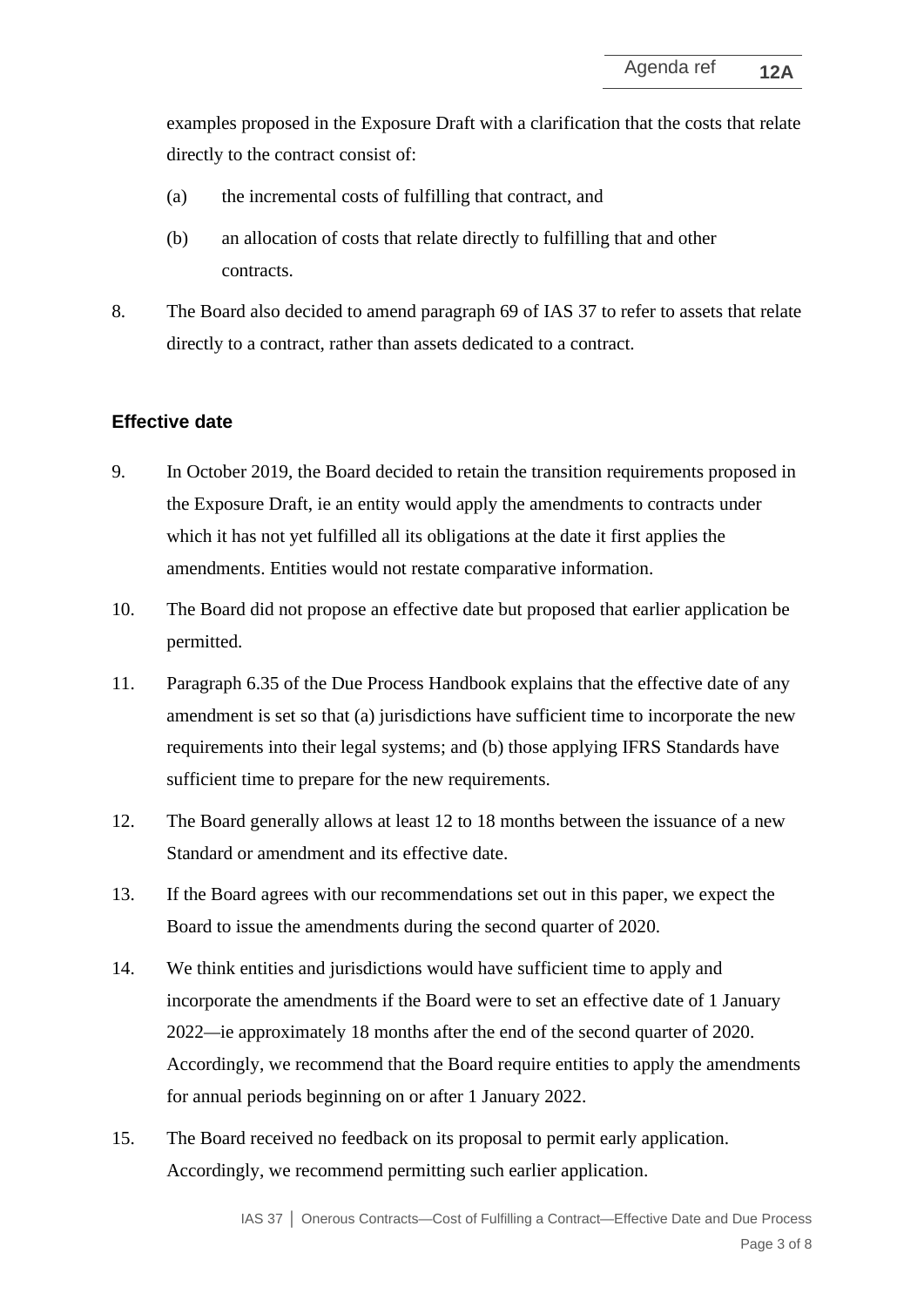#### **Question 1 for the Board**

**1. Effective date for the amendments to IAS 37**—Does the Board agree with our recommendation to require entities to apply the amendments for annual periods beginning on or after 1 January 2022, with earlier application permitted?

#### **Due process steps and permission for balloting**

#### *Re-exposure*

- <span id="page-3-0"></span>16. As noted in paragraphs [7–](#page-1-1)[8](#page-2-0) of this paper, the Board has decided to proceed with its proposal to specify that the cost of fulfilling a contract comprises the costs that relate directly to the contract. Nonetheless, the Board will make two changes to the proposals in the Exposure Draft:
	- (a) to replace the examples proposed with a clarification of the two types of costs included in the onerous contract assessment; and
	- (b) to amend paragraph 69 of IAS 37 to refer to assets that relate directly to a contract, rather than assets dedicated to a contract.
- 17. In the light of these changes, we considered the requirements in paragraphs 6.25–6.29 of the Due Process Handbook to assess whether the Board should re-expose the amendments to IAS 37.
- 18. Replacing the examples in the Exposure Draft responds to concerns and questions raised by respondents about those examples. That change is, in effect, a change in drafting—it does not represent a fundamental change to the proposals on which respondents have had no opportunity to comment. The examples set out in the Exposure Draft included both examples of (a) incremental costs (eg direct materials and labour), and (b) allocations of costs that relate directly to fulfilling the contract and other contracts (eg depreciation on equipment used to fulfil the contract). In response to feedback indicating that the examples (as articulated in the Exposure Draft) would raise more questions than answers, the Board will specify within the requirements of IAS 37 those two types of costs, which had been explained in the basis for conclusions on the Exposure Draft. We think it unlikely that re-exposure would reveal new information or feedback not already considered by the Board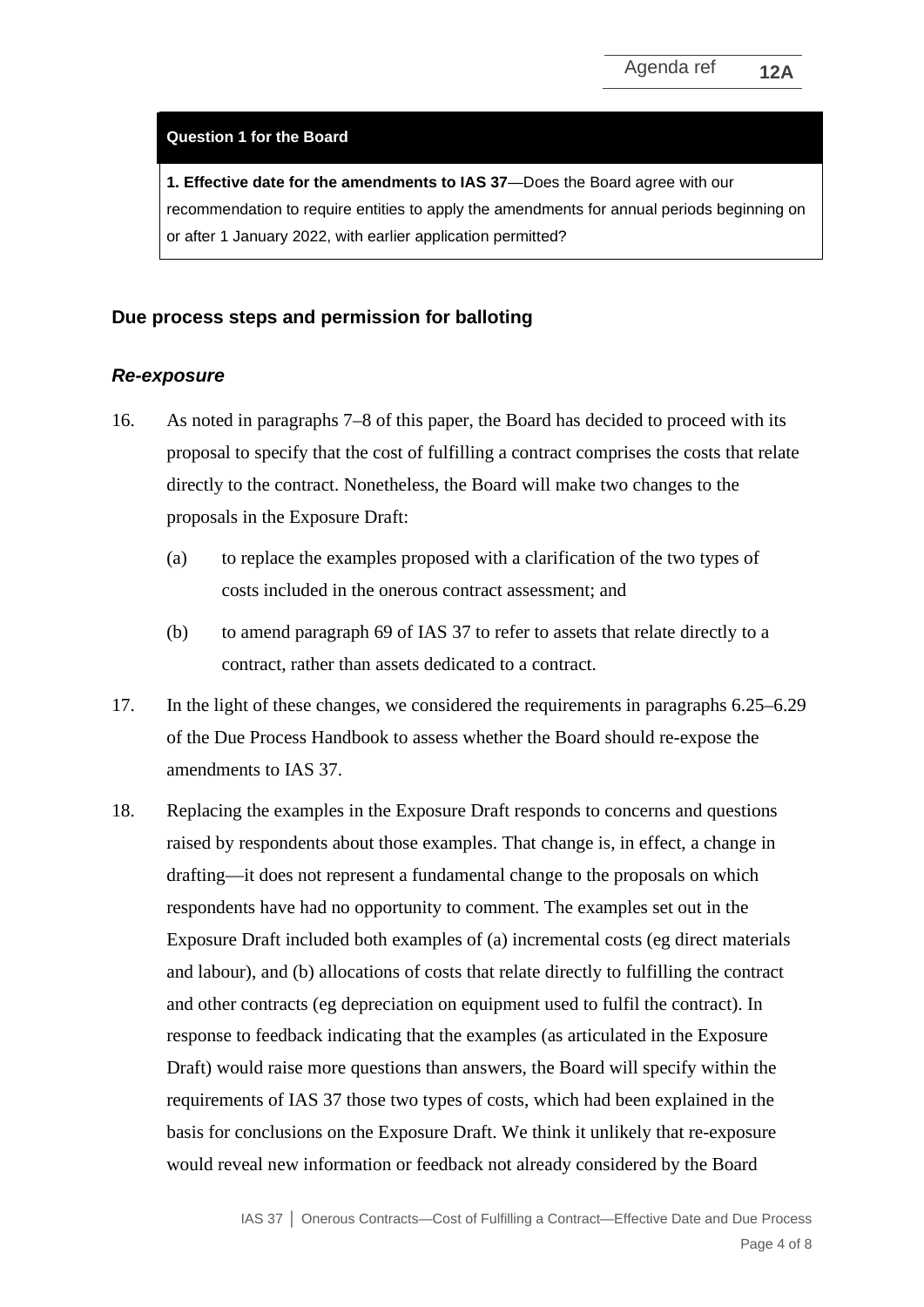because the Exposure Draft had already included the concept of incremental costs plus an allocation of other directly related costs.

- <span id="page-4-1"></span>19. Amending paragraph 69 of IAS 37 to refer to assets that relate directly to a contract, rather than assets dedicated to a contract, is a response to a suggestion from respondents—it was not proposed in the Exposure Draft. In our view, re-exposure is not necessary in this respect because:
	- (a) there is no change to the purpose of paragraph 69. That paragraph requires an entity to recognise any impairment loss before it recognises an onerous contract provision—in other words that paragraph explains the order in which an entity applies IFRS Standards. The change to refer to assets that relate directly to a contract would not change this purpose.
	- (b) the change is in the nature of a consequential amendment—it ensures consistency of wording in the requirements of IAS 37.
- <span id="page-4-0"></span>20. Accordingly, we recommend finalising the amendments to IAS 37 without reexposure.

## *Intention to dissent*

21. In accordance with paragraph 6.23 of Due Process Handbook, we are asking whether any Board member intends to dissent from the issuance of the amendments to IAS 37.

#### *Confirmation of due process steps*

- 22. We think the Board has undertaken all the due process activities identified as being required in the Due Process Handbook and, thus, is able to finalise the amendments. The appendix to this paper summarises the due process steps taken in developing the amendments to IAS 37—the applicable due process steps to date for issuing the amendments have been completed.
- 23. We request permission to start the balloting process if the Board is satisfied that (a) it has been provided with sufficient analysis, and (b) has undertaken appropriate consultation and due process to support issuing the amendments.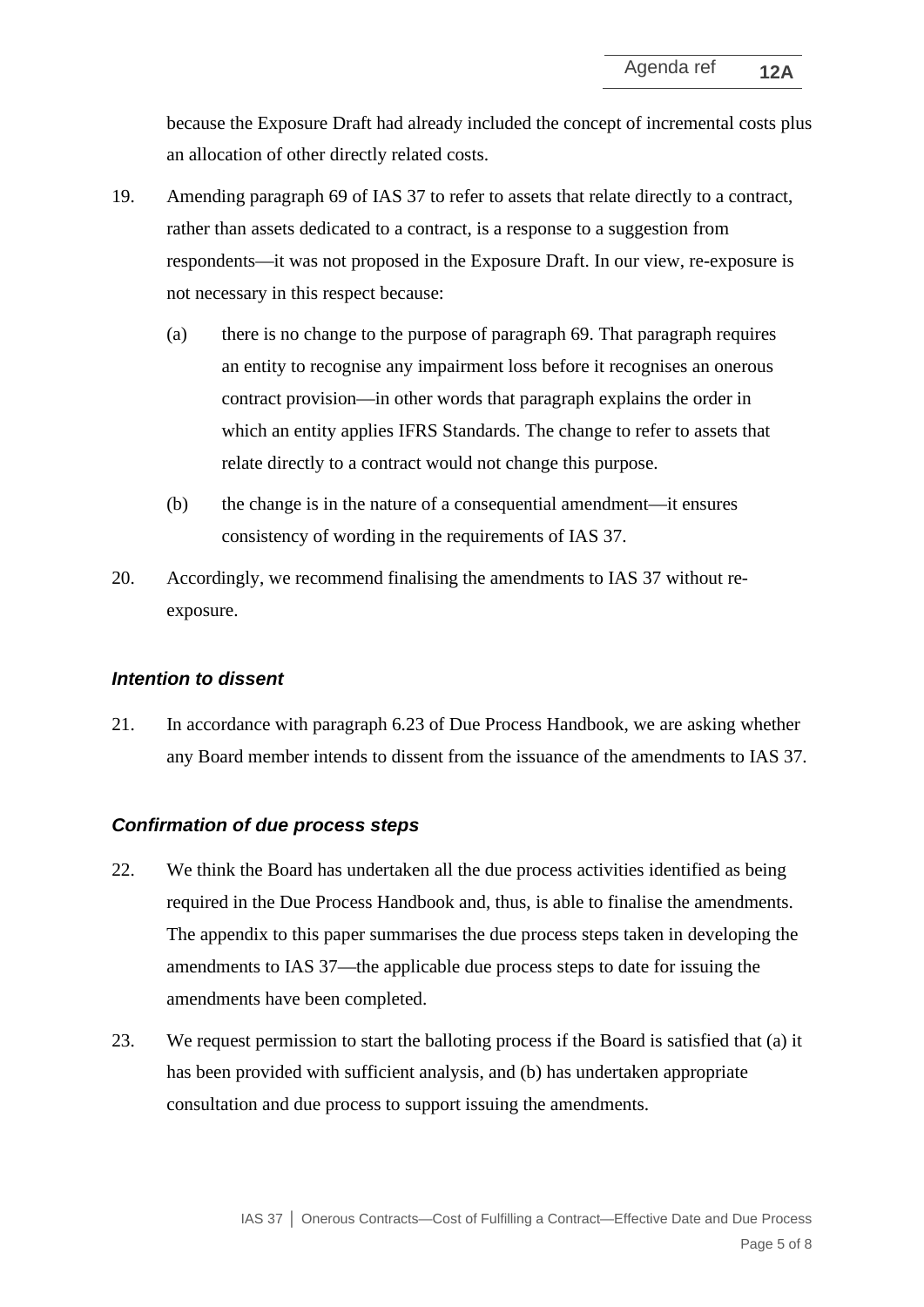# *Proposed timetable for balloting and publication*

<span id="page-5-0"></span>24. The balloting process for the amendments to IAS 37 will commence in the near term, with the amendments planned for issuance in the second quarter of 2020.

| Questions 2-4 for the Board                                                                                                                                                                                                                                      |  |  |
|------------------------------------------------------------------------------------------------------------------------------------------------------------------------------------------------------------------------------------------------------------------|--|--|
| 2. Re-exposure-does the Board agree with our recommendation in<br>paragraph 20 of this paper not to re-expose the amendments to IAS 37?                                                                                                                          |  |  |
| 3. Dissent—does any Board member intend to dissent from the issuance of the<br>amendments to IAS 37?                                                                                                                                                             |  |  |
| 4. <b>Permission to ballot</b> —is the Board satisfied it has complied with the<br>applicable due process requirements and that it has undertaken sufficient<br>consultation and analysis to begin the balloting process for the amendments to<br><b>IAS 37?</b> |  |  |
|                                                                                                                                                                                                                                                                  |  |  |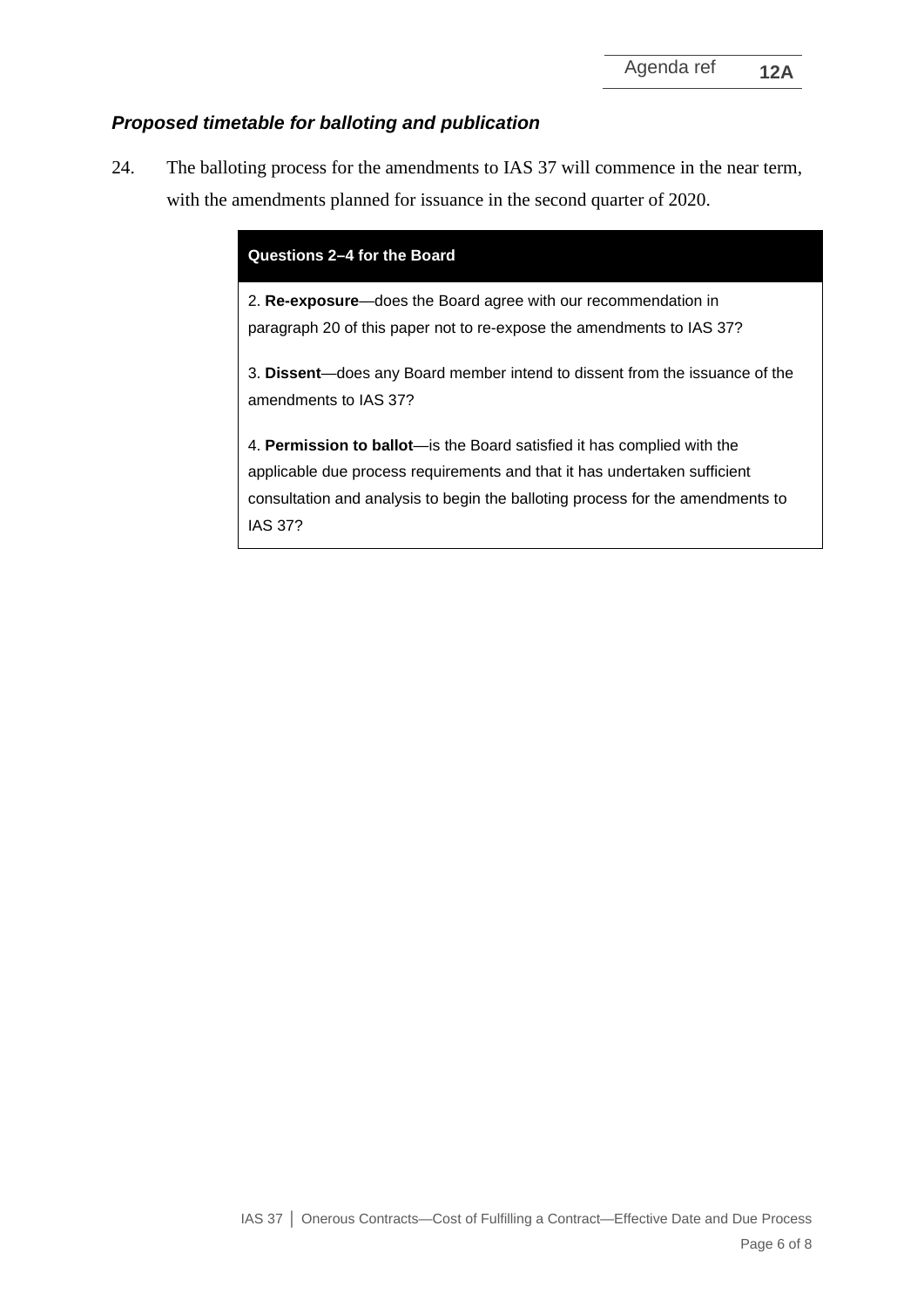# **Appendix––Actions taken to meet the due process requirements**

| <b>Step</b>                                                                                                                                                                            | <b>Required /</b><br><b>Optional</b> | <b>Actions</b>                                                                                                                                                                                                                                                                                                                                                                                                                                                                                                                                         |  |  |  |
|----------------------------------------------------------------------------------------------------------------------------------------------------------------------------------------|--------------------------------------|--------------------------------------------------------------------------------------------------------------------------------------------------------------------------------------------------------------------------------------------------------------------------------------------------------------------------------------------------------------------------------------------------------------------------------------------------------------------------------------------------------------------------------------------------------|--|--|--|
| <b>Consideration of information gathered during consultation</b>                                                                                                                       |                                      |                                                                                                                                                                                                                                                                                                                                                                                                                                                                                                                                                        |  |  |  |
| The Board posts all of the<br>comment letters that are received<br>in relation to the Exposure Draft<br>on the project pages.                                                          | Required                             | All comment letters received by the Board (68<br>comment letters) have been posted on the project<br>website here:<br>https://www.ifrs.org/projects/work-plan/onerous-<br>contracts-cost-of-fulfilling-a-contract/comment-<br>letters-projects/ed-onerous-contracts-cost-of-<br>fulfilling-a-contract/#comment-letters                                                                                                                                                                                                                                 |  |  |  |
| Board and IFRS Interpretations<br>Committee (Committee) meetings<br>are held in public, with papers<br>being available for observers. All<br>decisions are made in public<br>sessions. | Required                             | The Board discussed a summary of the comment<br>letters in May 2019—see Agenda Paper 12 to that<br>meeting.<br>The Board discussed analysis of the comment letters<br>at its meetings in September 2019 (see Agenda<br>Paper 12 to that meeting) and October 2019 (see<br>Agenda Papers 12B, 12C and 12D to that meeting).<br>The project webpage has up-to-date information<br>about all technical papers related to the project:<br>https://www.ifrs.org/projects/work-plan/onerous-<br>contracts-cost-of-fulfilling-a-contract/#project-<br>history |  |  |  |
| Analysis of likely effects of the<br>forthcoming Standard or major<br>amendment, for example, costs or<br>ongoing associated costs.                                                    | Required                             | Paragraphs BC10–BC11 of the Exposure Draft<br>provide analysis of the likely effects of the<br>amendments. In addition, the Board discussed the<br>effects of the amendments on particular contracts<br>highlighted in comment letters as part of its<br>discussion in September 2019 (see Agenda Paper 12<br>to that meeting).                                                                                                                                                                                                                        |  |  |  |
| Round-table and outreach<br>meetings to promote debate and<br>hear views on proposals that are<br>published for public comment                                                         | Optional                             | The amendments were discussed with the Global<br>Preparers Forum in March 2019 and the Accounting<br>Standards Advisory Forum in April 2019.                                                                                                                                                                                                                                                                                                                                                                                                           |  |  |  |
| <b>Finalisation</b>                                                                                                                                                                    |                                      |                                                                                                                                                                                                                                                                                                                                                                                                                                                                                                                                                        |  |  |  |
| Due process steps are reviewed<br>by the Board.                                                                                                                                        | Required                             | This step will be met by this Agenda Paper.                                                                                                                                                                                                                                                                                                                                                                                                                                                                                                            |  |  |  |
| Need for re-exposure of a<br>Standard is considered.                                                                                                                                   | Required                             | Paragraphs 16–19 of this paper discuss re-exposure.<br>We recommend the Board not re-expose the<br>amendments.                                                                                                                                                                                                                                                                                                                                                                                                                                         |  |  |  |